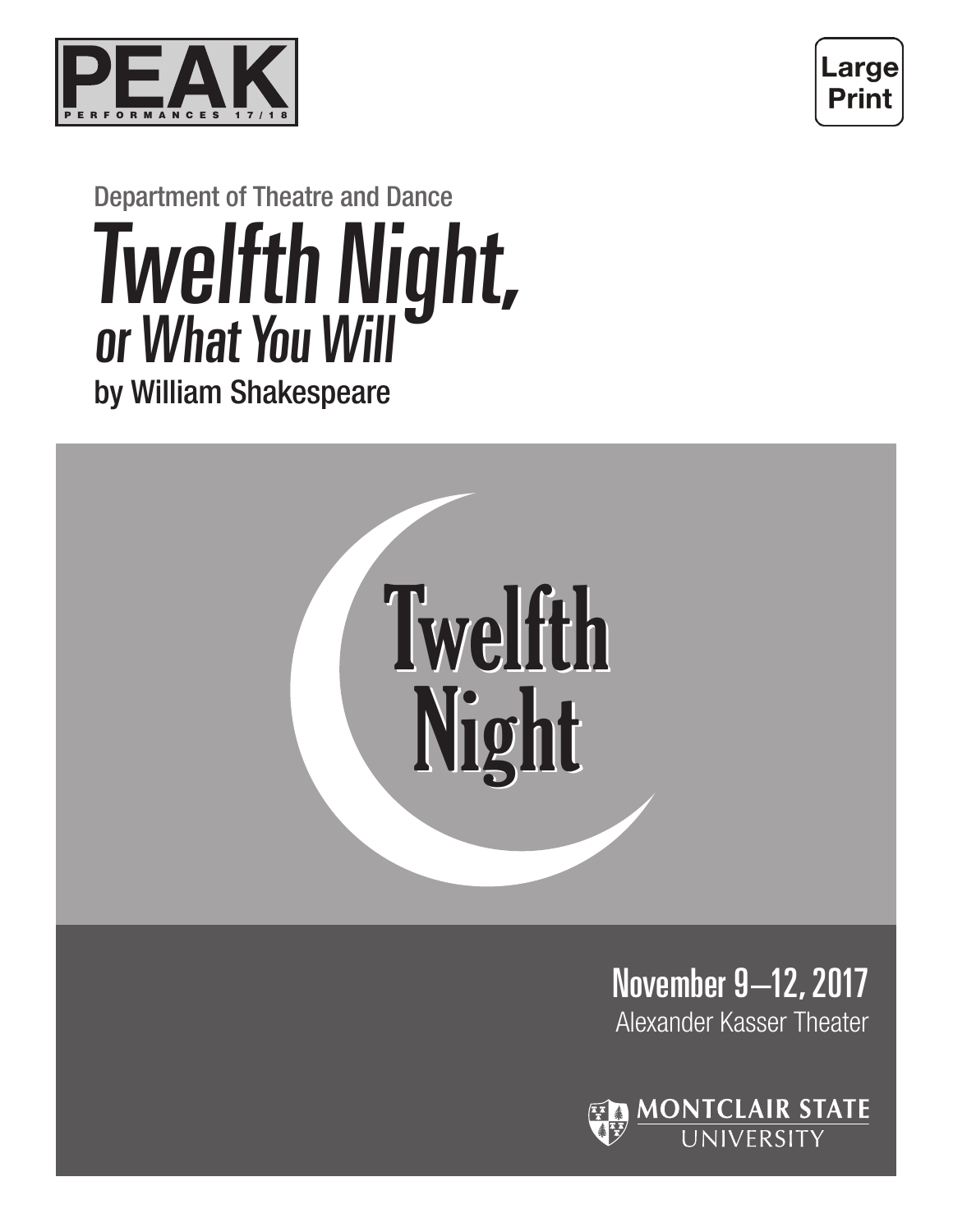Dr. Susan A. Cole, President Daniel Gurskis, Dean, College of the Arts Jedediah Wheeler, Executive Director, Arts & Cultural Programming

Department of Theatre and Dance Randy Mugleston, Chair

# by William Shakespeare Twelfth Night, or What You Will

Director Mark Hardy Composer Rollie Mains Musical Director Michael Mahadeen Vocal Director Becca Mclarty Fight Coordinator Rick Sordelet Set Designer Kiefer Handschuh Costume Designer Amanda Lee Lighting Designer Jorge Arroyo Sound Designer Scott O'Brien Hair/Makeup Designer Jasmin Smith Production Stage Manager Katherine Wainscott

**Cast** (in order of appearance)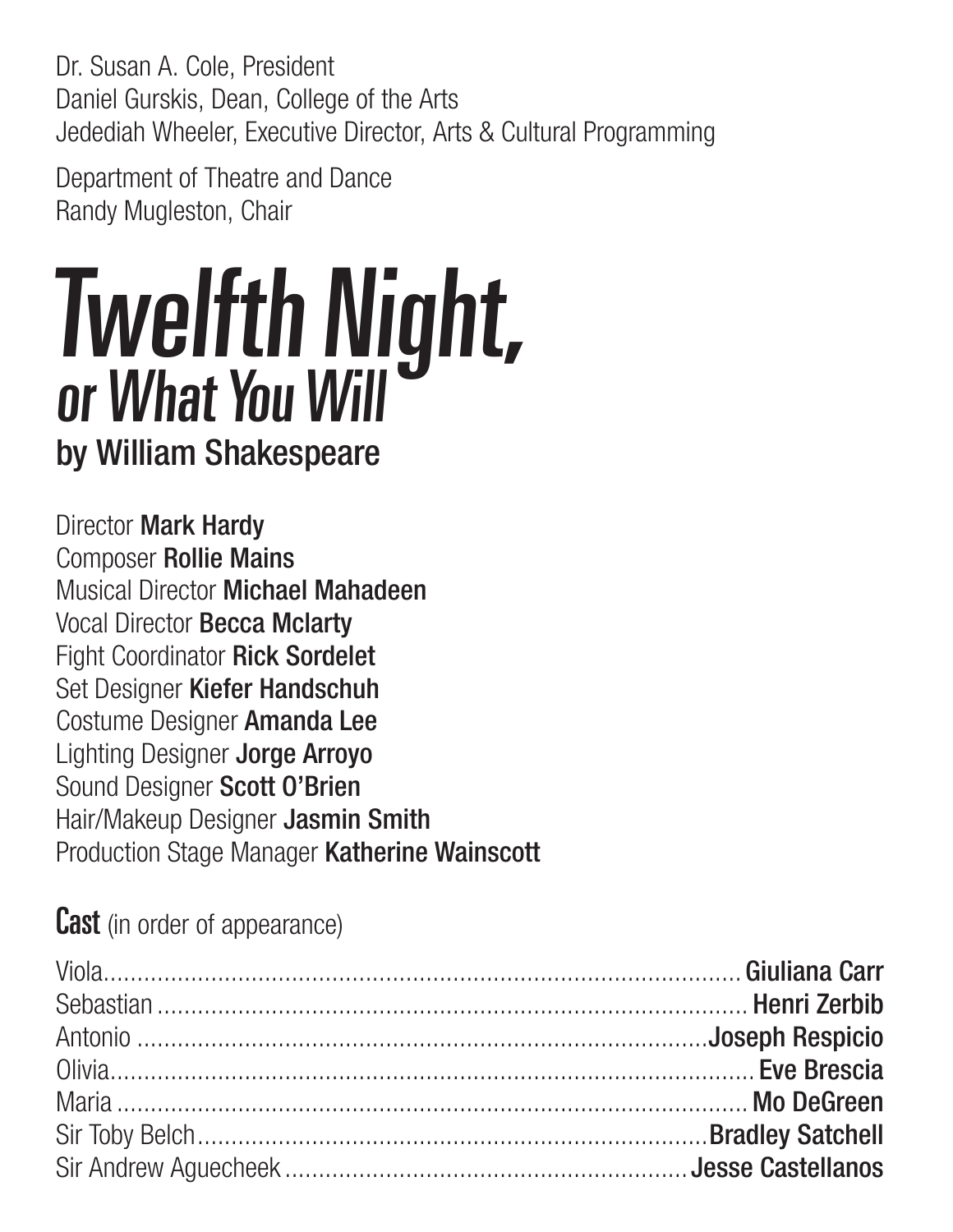| Court Musicians Taylor Randolph, Joe Pandosh, Sarah Gagarin, |
|--------------------------------------------------------------|
| <b>Brigitte Francis, Anna Klein</b>                          |

#### Songs

Ben Johnson, "Drink to Me Only with Thine Eyes" John Dowland, "Come Again, Sweet Love"

**Time:** When you will **Place:** On the Coast of Illyria

Duration: 2 hours 25 minutes, including one 15-minute intermission.

In consideration of both audiences and performers, please turn off all electronic devices. The taking of photographs or videos and the use of recording equipment are not permitted. No food or drink is permitted in the theater.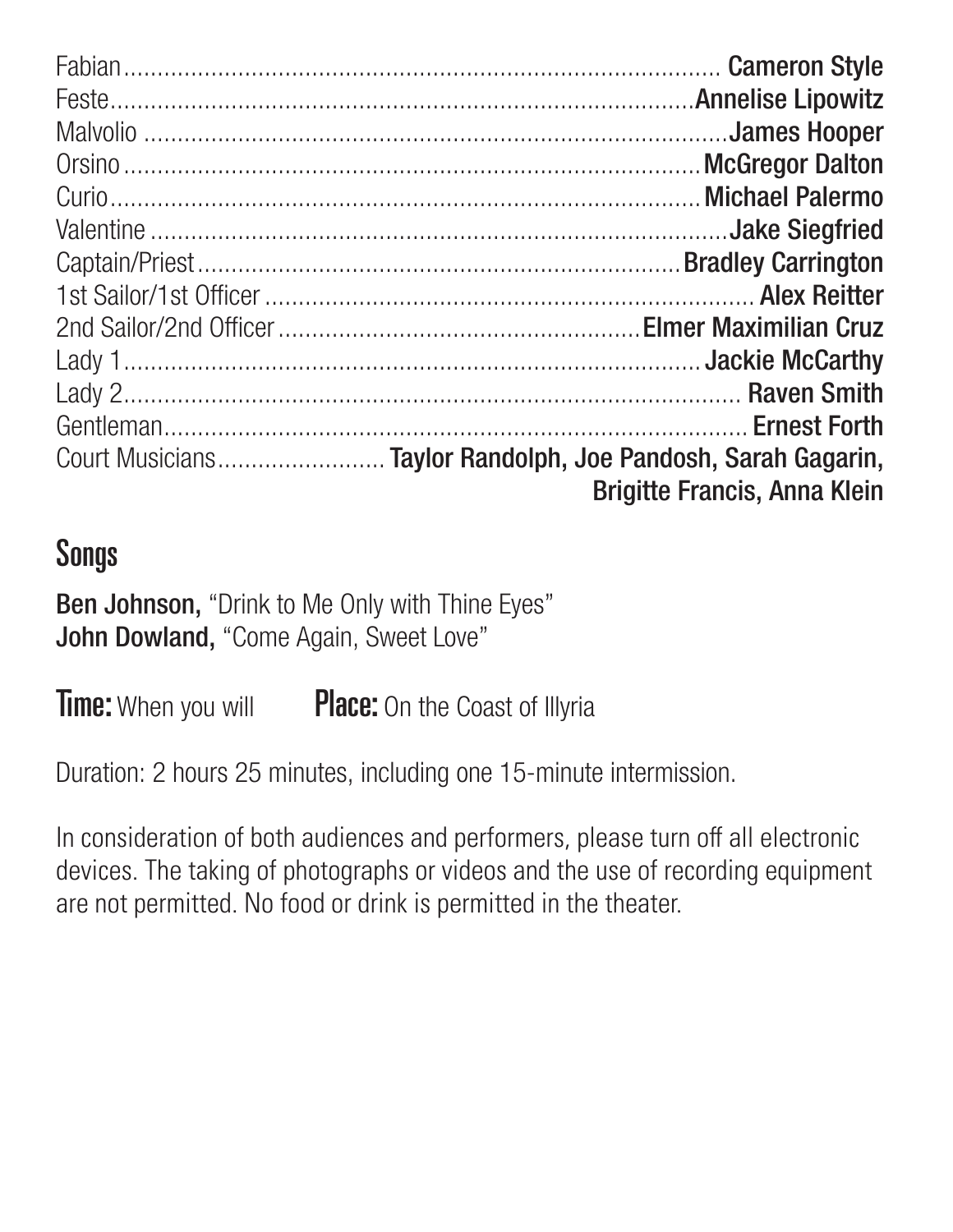## Program Notes

Shakespeare surely wrote *Twelfth Night* to celebrate the winter holiday of the same name marked in some branches of Christianity, a night signaling the end of yuletide revelry and feasting. For some, it closes the twelve days of Christmas. We know it was performed in 1602, but it may first have been presented a year earlier. It was included in the First Folio, which appeared in 1623, so perhaps we can trust that we have a fairly accurate version of the text—to the extent that we can trust any of the Folio texts, since the playwright was not much interested in publication. Like most of his plays, this one was not published until several years after Shakespeare's death. We associate a subtitle with this play, but in the First Folio it was part of the title, not an afterthought: *Twelfth Night, Or what you will* (Folio capitalization). Shakespeare doesn't seem to have been fond of subtitles otherwise—and when you consider this phrase in the context of the play, perhaps it was never intended to be one. "What you will" is an enigmatic idea that can be interpreted in subtly different ways: what you wish or desire, what you make happen, what you try to manifest, whatever you make of it. It shares direct address to the viewer with only one other of his titles, *As You Like It* (a play that shares a great deal indeed with *Twelfth Night, or What You Will*). The concept of will may be positive or negative; one may be deeply committed or stubbornly bull-headed. "What you will" seems to challenge the viewer to take part in the proceedings and clearly tells us that we have choices in the matter. We have a say in what occurs. Appropriate to revelry and feasting, surely, but there may be more here for us and for the characters we follow. Set on the seacoast of Illyria (present-day Croatia, Bosnia-Herzegovina, Albania, northern Greece—still the unspoiled and wilder side of the Adriatic), it's a tale of loss and desperation, of personal obsession, of hidden identity and concealed gender. It's particularly a story of choice and consequence—characters cross thresholds into new, unexplored emotional territory. Their actions lead to unanticipated, sometimes perilous conflicts. Feeding on romantic love, many allow its passions to control their actions to an absurd degree. In this play, the drug of love is everywhere. Others allow the dangerous fun of pranking, mockery, and comic revenge to get far out of hand. If this begins to sound like an action film or a hit cable adventure/romance series, this is exactly what Shakespeare was up to. He was not writing literature, he was writing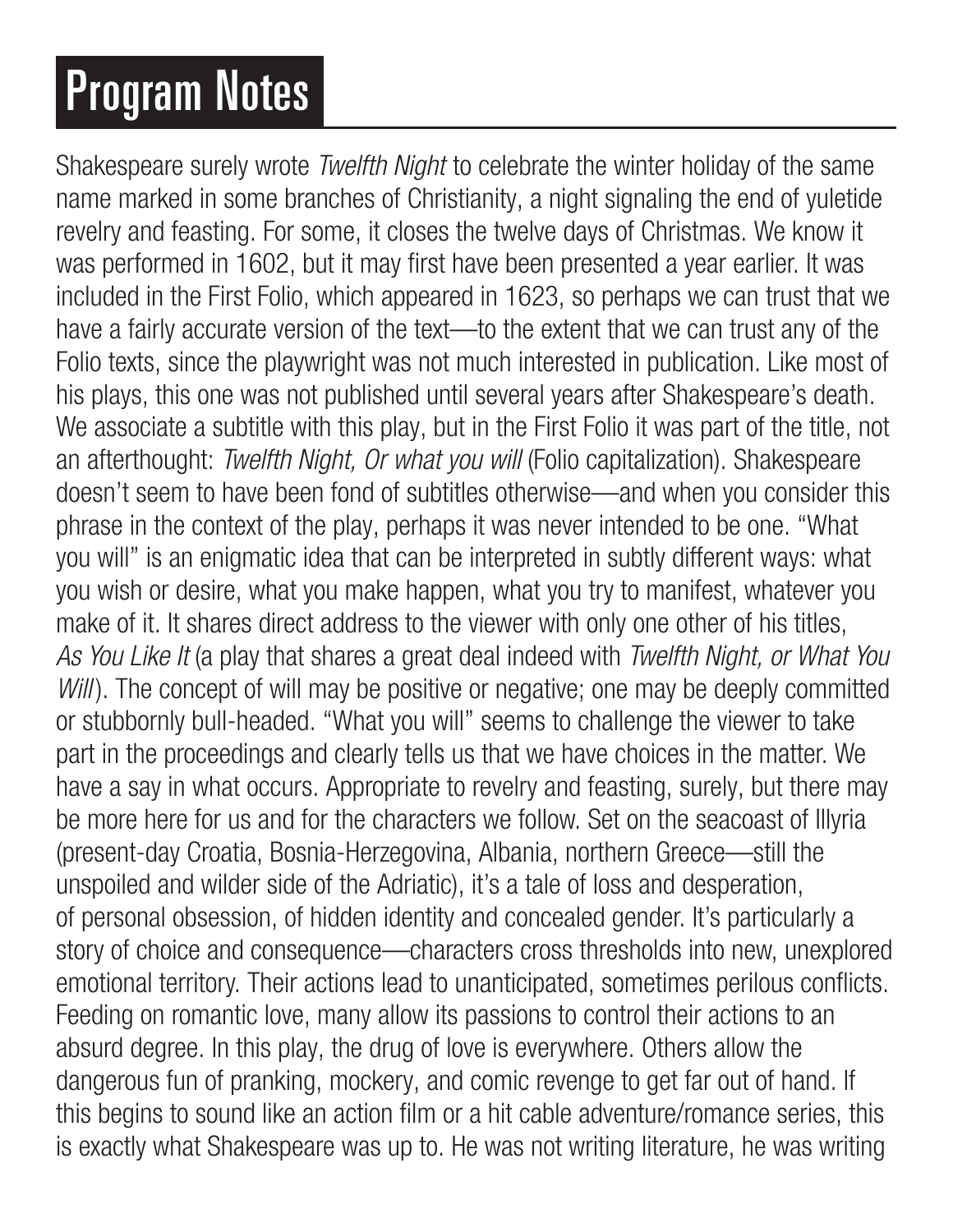blockbusters aimed at the box office. Capturing an audience was his trade. In doing such a grand job of this, Shakespeare elevated the romantic comedy by equipping it with guts, earthy vigor, and the questing soul of a poet. The whimsy and invitation of "what you will" has guided us in this production. A winter revel is a light amidst dark and cold, an assurance, a deliverance, an assertion of vitality and hope, perhaps even a stand against the dangerously mundane. What will you?

 *—Mark Hardy, Director*

## Production Biographies

Mark Hardy (Director) is delighted to be working on *Twelfth Night, or What You Will* with this talented cast and crew. An associate professor teaching acting and musical theatre performance in the Musical Theatre BFA program at MSU, he has directed *West Side Story, Triumph of Love, The Threepenny Opera, Take Flight, The Wild Party,* and *City of Angels* here. Recent directing credits include *Fiddler on the Roof*  and *Hairspray* for the Mac-Haydn Theatre; *The Graduate, Into the Woods,* and *The Music Man* at Forestburgh Playhouse; and *Carousel* for The Carnegie in Cincinnati, OH. He won a League of Cincinnati Theatres award for his direction of the Alice Childress play *Trouble in Mind* and an Acclaim Award for directing *The Women.* Other notable directing credits include *On the Town, Loot, A Chorus Line, The Taming of the Shrew, Sweet Charity,* and *Titanic.* A professional actor for many years, Hardy appeared on Broadway in *Les Misérables, Titanic,* and *Children and Art* (Sondheim 75th birthday tribute) and in the national tours of *Sunset Boulevard, The Music of Andrew Lloyd Webber,* and *Les Misérables.* He appeared Off-Broadway in *A New Brain* at Lincoln Center, *Juba* at the Vineyard, *Helluva Town* at Rainbow and Stars, and the acclaimed revival of *The Rothschilds* at Circle in the Square Downtown. Recent performance credits include Sweeney in *Sweeney Todd,* Higgins in *My Fair Lady,* Emile in South Pacific, and Dan in the regional premiere of *Next to Normal.* Other regional credits include roles for Denver Center Theatre, Williamstown Theatre Festival, GeVa, Long Wharf, and Houston Grand Opera. He played Quixote in *Man of La Mancha* at the Sibiu International Theatre Festival in Romania. Hardy has worked across the US and Canada as a guest artist with numerous symphonies and performing arts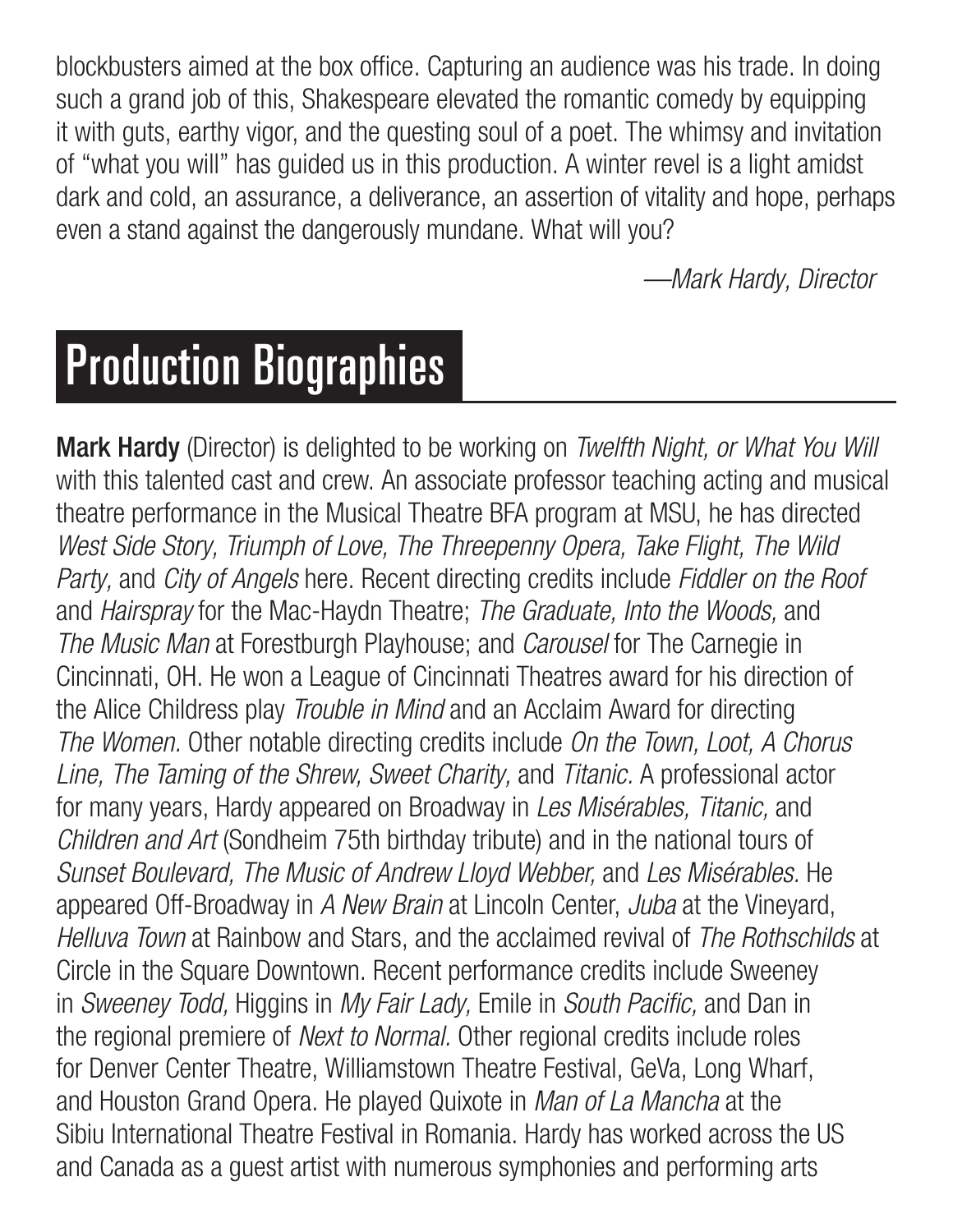series. His international teaching has taken him to England, Greece, China, Romania, and Croatia.

Rick Sordelet (Fight Coordinator) and his son, Christian Kelly-Sordelet, are the creators of Sordelet, Inc., an exciting new stage combat company bringing more than 30 years of action movement experience to the entertainment community. Sordelet has worked on 72 Broadway productions, including *Disney's The Lion King* and *Disney's Beauty and the Beast,* as well as the national tours of *Disney's Beauty and the Beast* and *Les Misérables.* His credits include 52 first-class productions worldwide. Opera credits include *Cyrano* (starring Placido Domingo) at the Metropolitan Opera; *Don Carlo* (directed by Nicholas Hytner) and *Heart of the Soldier* at San Francisco Opera; and *Cold Mountain, Don Giovanni, Roméo et Juliette,*  and *La Funciulla del West* at Santa Fe Opera. He has worked on films such as *The Game Plan, Dan in Real Life, Brave New Jersey,* and *The Sounding.* On television, he and his son worked as stunt coordinators for the hit CBS comedy series *Kevin Can Wait* and spent 12 years as stunt coordinators for *Guiding Light.* He is an instructor at the Yale School of Drama and a board member for the Shakespeare Theatre of New Jersey. Sordelet received the Edith Oliver Award for Sustained Excellence at the Lucille Lortel Awards from the League of Off-Broadway Theatres and Producers, and a Jeff Award for Best Fight Direction for *Romeo and Juliet* at Chicago Shakespeare Theater. He is the author of the play *Buried Treasure* and the cowriter of the upcoming feature film *20,000 Leagues under the Sea,* directed by Bryan Singer. www.sordeletink.com.

Kiefer Handschuh (Scenic Designer) is a senior in the Theatre Production/Design major with a concentration in scenic design, technical direction, carpentry, and fabrication. Previous work includes scenic design for *Michigan Murders* (MSU) and *The Drowsy Chaperone* (NMHS); lighting design for *Peter and the Starcatcher* (UCHS), *The Drowsy Chaperone* (NMHS), and *Legally Blonde* (NMHS); technical direction for *AIDA* and *The Drunken City* (MSU); carpentry/fabrication for *West Side Story*  (MSU), *Punk Rock* (MSU), *The Mikado* (New York Gilbert and Sullivan Players), *The Producers* (MSU), *Triumph of Love* (MSU), and *Pride & Prejudice* (MSU). Other work includes Muny 98th season carpentry intern, stagehand, and local rigging crew (IATSE Local 6); Macy's Thanksgiving Day Parade (2015, 2016, 2017 parade staff, 2017 float technician); and freelance stagehand (IATSE Local 1).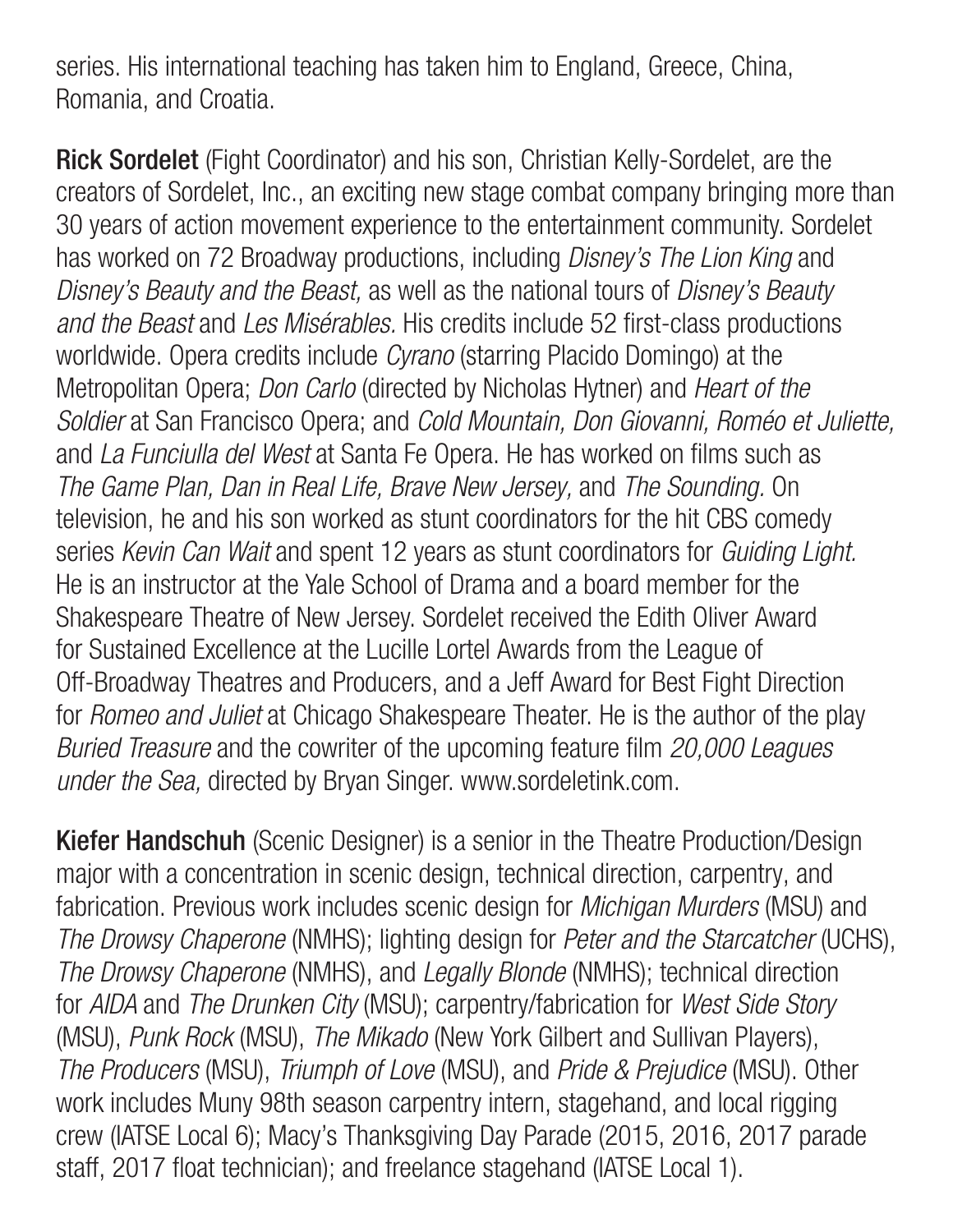Amanda Lee (Costume Designer) comes to Montclair State University from Trumbull, CT. She is a current junior earning her BFA in Theatre Production/Design with a focus on costume design and technology. Recent design credits include *The Snow Queen, Romeo and Juliet, Stuart Little,* and *Seussical* (New London Barn Playhouse), the premiere performance of Larry Keigwin's dance piece "Mad Rush" (MSU), *Once on this Island Jr.,* and *The Sound of Music Jr.* (Broadway Boot Camp). Recent credits as assistant designer include *AIDA* (MSU), *Porgy and Bess* (Utah Festival Opera and Musical Theater), *99 Ways to F\*%k a Swan,* and *The Best Little Whorehouse in Texas* (MSU).

Katherine Wainscott (Production Stage Manager) is currently finishing her final year at Montclair State University, where she will be receiving a BFA in Theatre Production/Design with a concentration in stage and production management. Notable stage management credits include *Elton John and Tim Rice's AIDA* and *Twelfth Night* (Production Stage Manager), and the Mac-Haydn Theatre summer season 2016 (Assistant Stage Manager). In addition to being a full-time stage manager, Wainscott works under the MSU Department of Theatre and Dance as an assistant in the production office. Her assistant production management credits include *West Side Story* and *Michigan Murders* (a new work). This past summer she worked at the Shakespeare Theatre of New Jersey as a production management intern, where she production-managed the apprentice company's production of *Two Noble Kinsmen* as well as two of the performances of the *Late Nite* series. Wainscott continues to expand her horizons by exploring regional theaters across the country and has even traveled internationally to participate in a theater study abroad program in Santiago, Chile.

## Cast Biographies

Eve Brescia (Olivia) is a sophomore in the BFA Acting program and is making her debut in this production. She has been singing and acting for years in countless community and scholastic productions throughout New Jersey. Some of her favorite credits include *The Crucible* (Abigail Williams), *A Midsummer Night's Dream* (Puck), and *Thoroughly Modern Millie* (Millie). Brescia has performed and competed in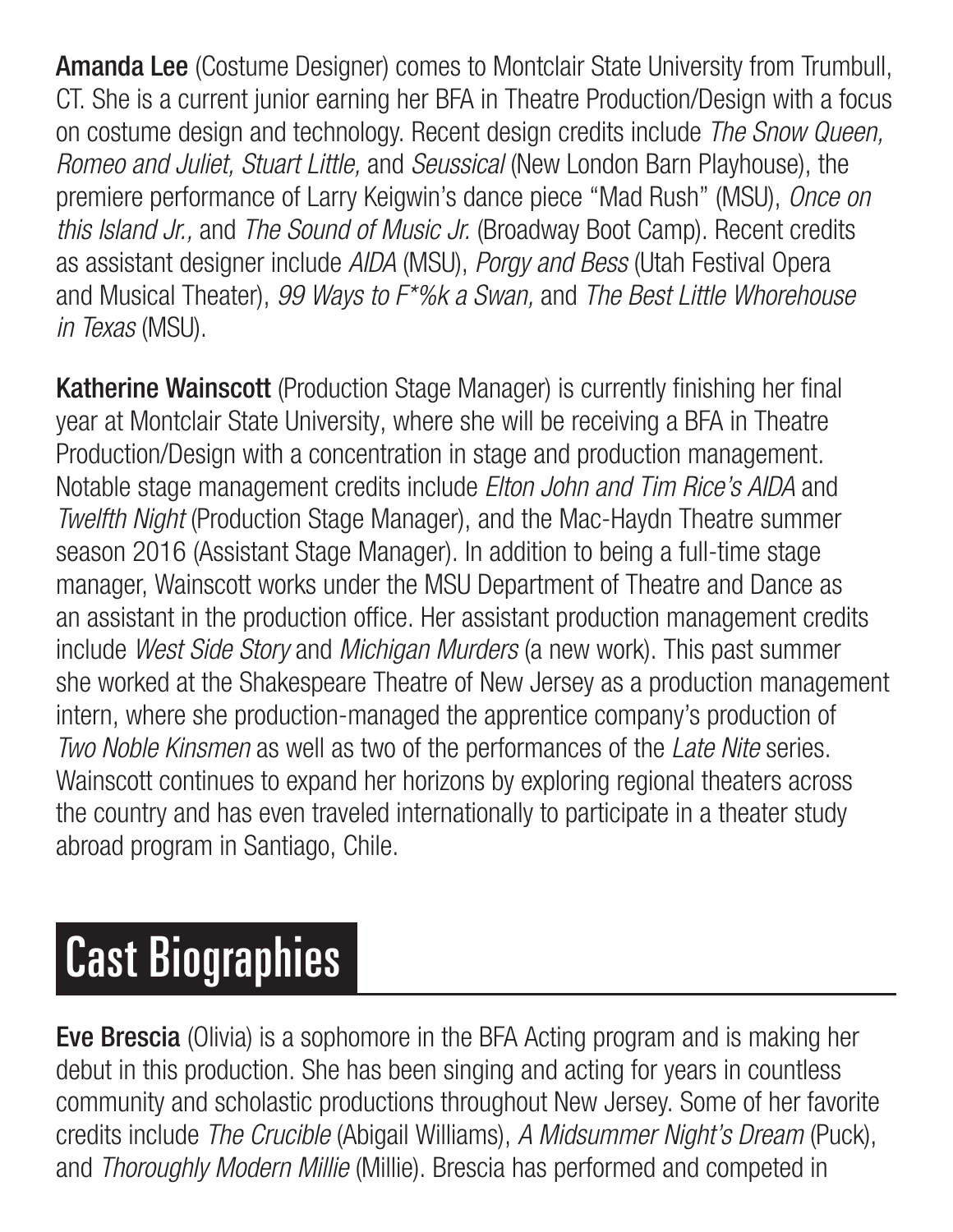several international theater festivals and won "Best Actress" in the state of New Jersey in 2014. She aspires to work professionally on Broadway and film.

**Giuliana Carr** (Olivia) is a senior BFA Acting major. Previous MSU credits include *Michigan Murders* (Genevieve), *The Lost Ones, Pride and Prejudice* (Miss De Bourgh), and *Breaking the Cycle.*

**Jesse Castellanos** (Sir Andrew Aguecheek) is originally from Miami, FL, and is a sophomore at MSU. Castellanos recently was a part of MSU's Theater on the Move project *Breaking the Cycle.* @thejessecastellanos

Elmer Maximilian Cruz (2nd Sailor/2nd Officer) is a sophomore BFA Acting student. He has previously been seen with The Dirty 9 comedy troupe at MSU. *Twelfth Night* is his first main-stage show here, but he has been seen in *West Side Story* (Action), *The Comedy of Errors* (Balthazar), and more across the New Jersey/New York City area. IG: @elmermaximiliancruz

**McGregor Dalton** (Orsino) is a senior Musical Theatre major from Houston, TX. He has previously been seen at MSU in *The 25th Annual Putnam County Spelling Bee* (Chip Tolentino), *Hair* (Berger), *West Side Story* (Big Deal), *The Producers* (the Stormtrooper Tenor), *The Best Little Whorehouse in Texas* (Senator Wingwoah), and *The Klemperers' New Clothes.*

Mo DeGreen (Maria) is a sophomore Musical Theatre major originally from Cincinnati, OH. *Twelfth Night* is her second production at MSU (the first being *Into the Sun*) and her first production in the Alexander Kasser Theater. Past roles include *The Diary of Anne Frank* (Mrs. Frank), *The Good Doctor* (The Governess) and *Crimes of the Heart* (Chick).

Ernest Forth (Gentleman) is a sophomore BFA Actor from Mount Royal, NJ.

Brigitte Francis (Court Musician) is a junior BFA Musical Theatre major at MSU, where she has been seen in *Perfectly Frank, AIDA,* and *West Side Story* (Rosalia). This past summer she worked at Interlakes Summer Theatre, where she appeared in *CATS* (Jennyanydots). Past shows include *Mary Poppins* (Mary Poppins), *Into the Woods* (Little Red), and *42nd Street* (Peggy Sawyer).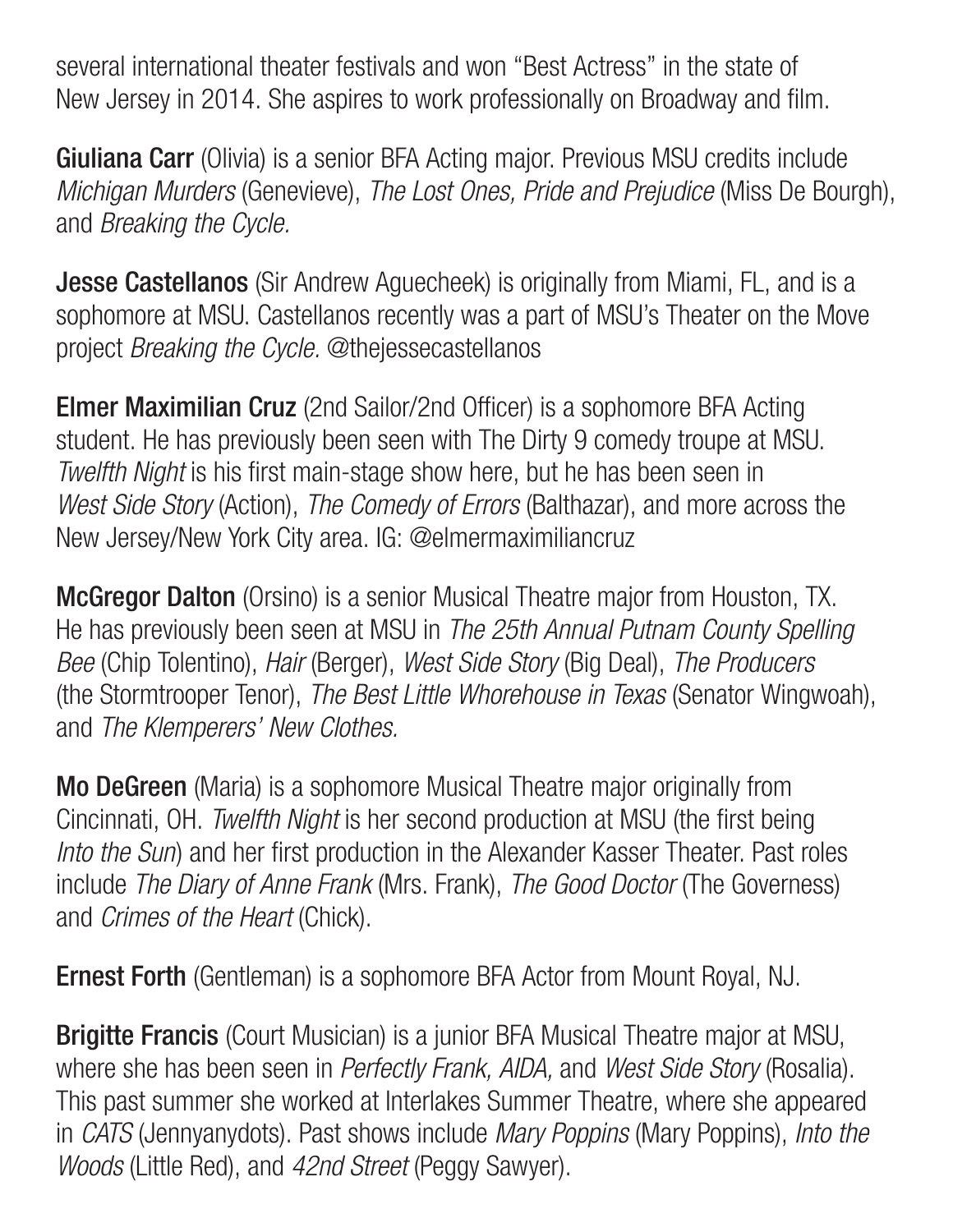**Sarah Gagarin** (Court Musician) is a sophomore in the BFA Acting program. Previously she was a member of the Bully Tour ensemble; upcoming work includes the New Works Initiative production of *Civics and Humanities for Non-Majors.*

**James Hooper** (Malvolio) is a senior BFA Acting major at MSU. Previous shows include *Clybourne Park* (Karl/Steve) and *Henry V* (Bardolph/Montjoy).

Anna Klein (Court Musician) is a junior BFA Acting major. She has previously been seen at MSU in Theatre on the Move, *Iphigenia at Aulis,* and in The Dirty 9. She was in *The Tempest* this past summer with the Commonwealth Shakespeare Company apprentice program. Next semester she will appear in MSU's New Works Initiative production of Jeff Talbott's new play, *Civics and Humanities for Non-Majors.*

Annelise Lipowitz (Feste) is a senior Acting major in her second year here after a mid-undergrad transfer from the University of the Arts (Philadelphia). There, she appeared in *A Chorus Line* and as a resident actor and writer in the Speakeasy 932 New Works Collective.

**Michael Palermo** (Curio) is a junior BFA Acting major with a love for all things storytelling. Palermo has the pleasure of fully indulging himself in Shakespeare's works this year.

**Jackie McCarthy** (Lady 1) is a sophomore BFA Acting major at MSU and is making her second appearance on the Montclair stage. Previous work at MSU includes *Michigan Murders* (Mary) and Montclair's comedy/improv troupe The Dirty 9. Previous roles include *Legally Blonde: the Musical* (Elle), *All Shook Up*  (Miss Sandra), and various roles in *The Laramie Project.*

**Joe Pandosh** (Court Musician) is a sophomore at MSU, where he is a Musical Theatre major. He is ready to pursue his role as a minstrel in his first show ever at MSU.

**Taylor Randolph** (Court Musician) is a senior BFA Acting major. She was last in the Alexander Kasser Theater as the dramaturg on last fall's production of *Iphigenia at Aulis,* directed by Heather Benton.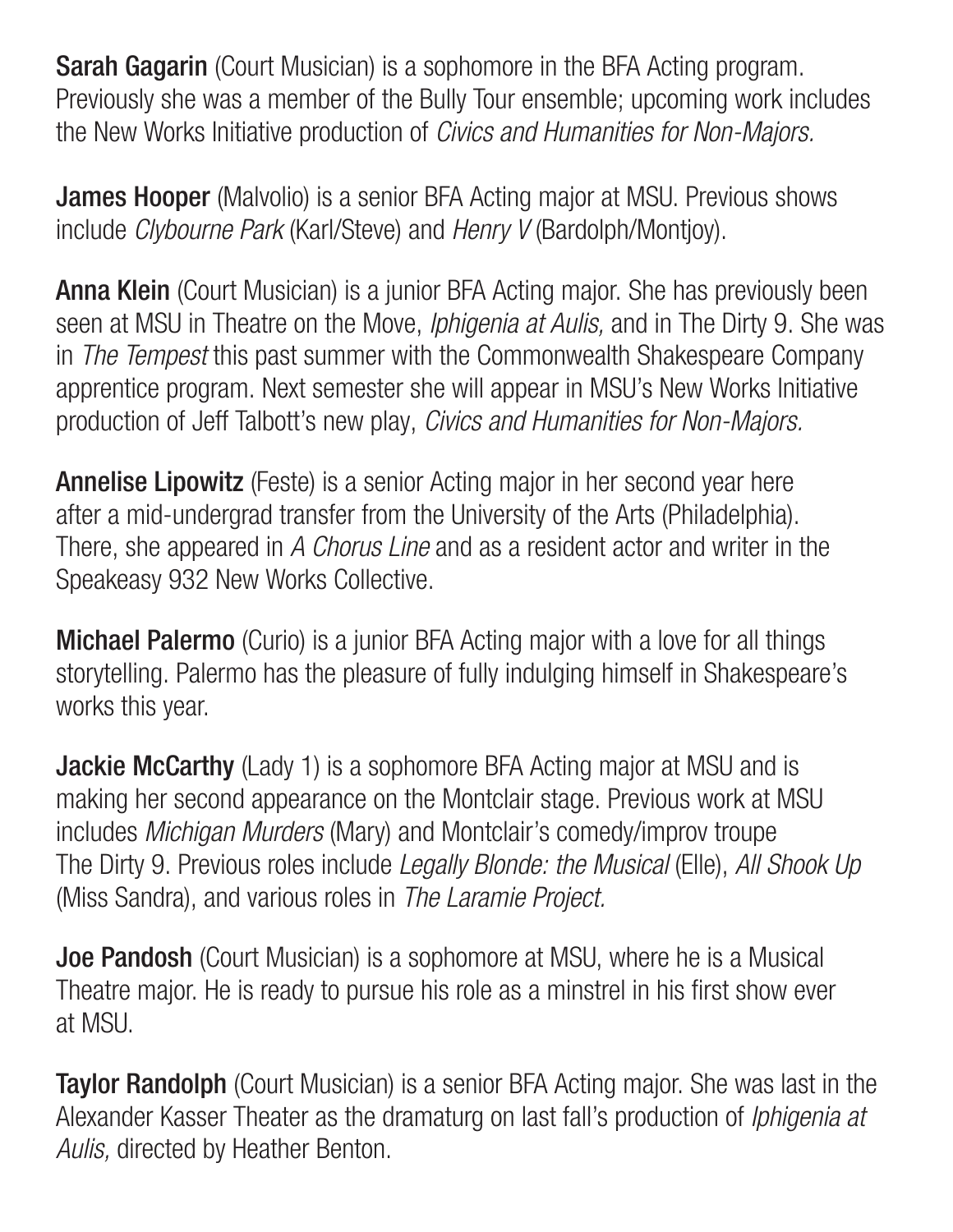Alex Reitter (1st Sailor/1st Officer) is a sophomore BFA Actor at MSU. Reitter was seen in the critically acclaimed production of *Seussical the Musical* (Cat in the Hat) when he was a senior at Robbinsville High School. He was also part of MSU's anti-bullying project, *Breaking the Cycle.*

**Joseph Respicio** (Antonio) is a junior BFA Acting major at MSU. His other roles at MSU include Soldier in *Iphigenia at Aulis* (2016) and Gunner in *Misalliance* (2017).

**Bradley Satchell** (Sir Toby Belch) is a sophomore BFA Acting major from Port St. Lucie, FL. He studied at the Stella Adler Studio of Acting in New York City and the Jersey City Arts High School theater program, and attended the Rutgers Summer Acting Conservatory in 2014. Last semester, he was in the Bully Tour.

Jake Siegfried (Valentine) is a sophomore Acting major and is looking forward to his first main-stage production at MSU. He has recently been seen as swing for Theatre on the Move, and you can always find him tapping in the studios of life. Good luck and a great run to the whole cast of *Twelfth Night!*

**Raven Smith** (Lady 2) is a sophomore BFA Acting major at MSU. Acting has been her passion from a young age, and growing up she performed in various school and church productions. Recently, she played Tituba in the MSU Players' production of *The Crucible.*

**Cameron Style** (Fabian)—from pulling cards out of thin air to making coins disappear right under your nose—has made his transition to theater throughout years of performing magic professionally. For Style, deception isn't the most important element in magic, it is the wonder. In high school he realized that this wonder can be given to people, and theater justifies his reason to do so.

**Henri Zerbib** (Sebastian) is a sophomore at MSU. This production is his first time working on Shakespeare. His past shows include *Misalliance* (Bentley), *Weirdo*  (Gus), and *Michigan Murders* (Slim).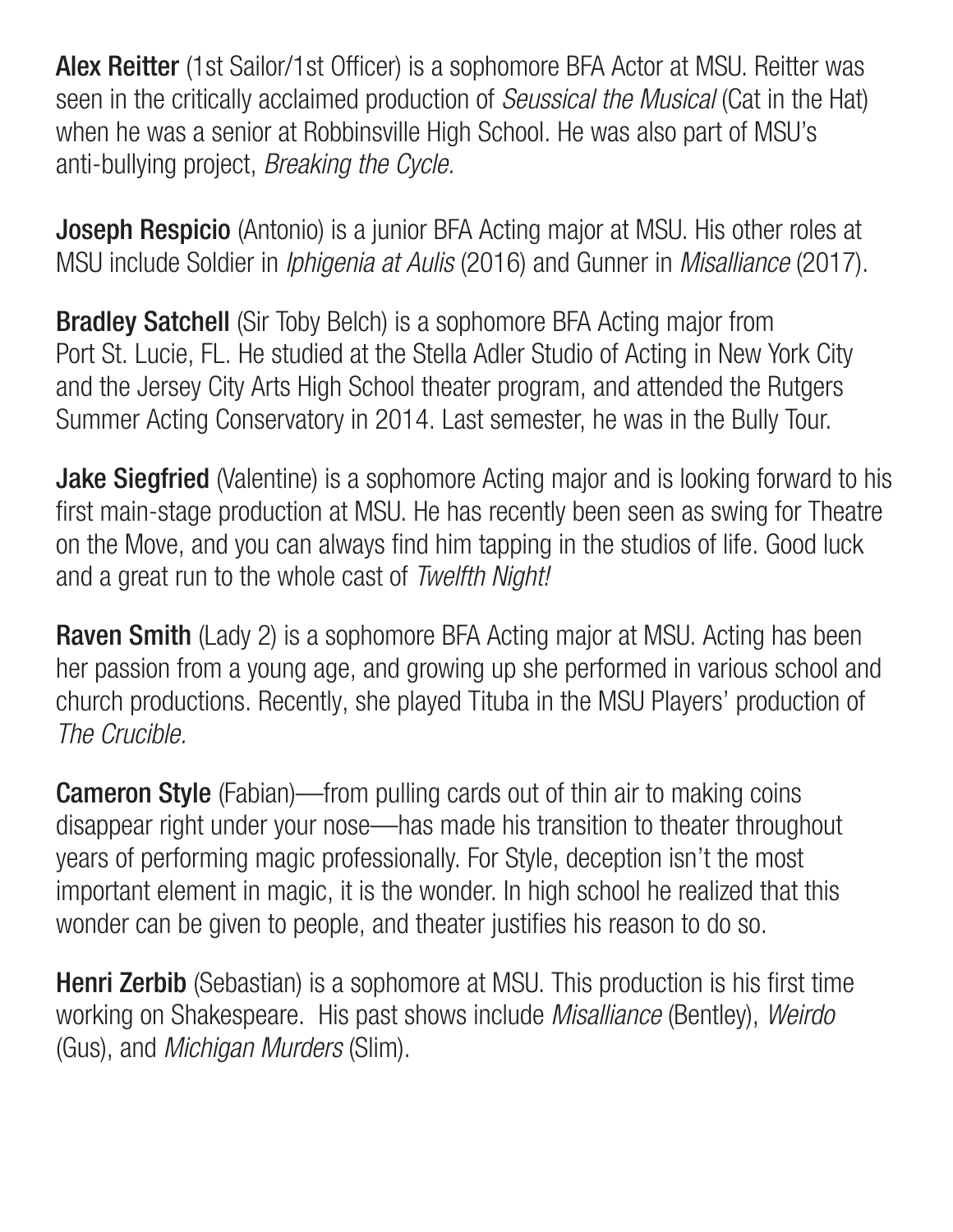### Office of Arts & Cultural Programming

Executive Director Jedediah Wheeler Executive Producer Jill Dombrowski Business Manager Stephanie Haggerstone Production/Facility Manager J. Ryan Graves Cultural Engagement Director Carrie Urbanic Media and Marketing Director Amy Estes Director of Audience Services Robert Hermida Program Administrator Brett Wellman Messenger Technical Director Colin Van Horn Audio Visual Engineer Erik Trester Master Stage Electrician Andrew R. Wilsey Box Office Manager Jeffrey Wingfield Cultural Engagement Assistant Hannah Rolfes Media and Marketing Assistant Melissa Bilecky House Manager Maureen Grimaldi Graphics Patrick Flood/Flood Design Press Blake Zidell & Associates Program Editor Susan R. Case Program Design Bart Solenthaler/Bart&Co. Program Assistant Ava Deutch

### College of the Arts

Dean Daniel Gurskis Associate Dean Ronald L. Sharps Assistant Dean Linda D. Davidson Director of Administration **Marie Sparks** College Administrator Zacrah S. Battle Art and Design Livia Alexander John J. Cali School of Music Jon Robert Cart School of Communication and Media Keith Strudler Theatre and Dance Randy Mugleston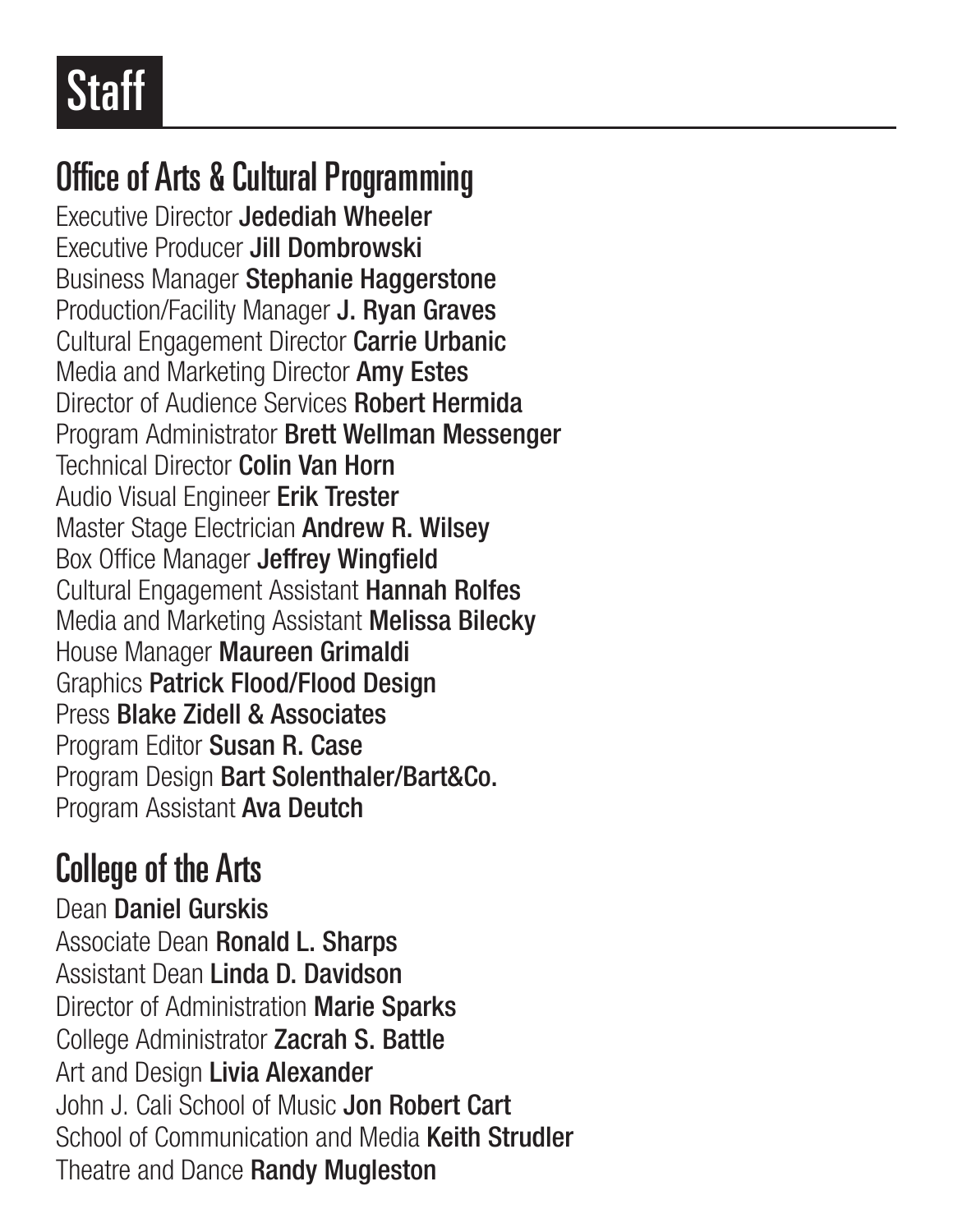Broadcast and Media Operations Nick Tzanis University Art Galleries Teresa Rodriguez

#### Production Staff

Production Manager Peter J. Davis Production Associate Cyndi Kumor Literary Manager Andi Stover Scenic Supervisor Erhard Rom Technical Director Ben Merrick Assistant Technical Director Daniel Graham Draftsman/Master Carpenter Dominick Pinto Scenic Charge Kathleen Woodward Props Supervisor Alison Merrick Costume Supervisor Debra Otte Costume Shop Supervisor Judith Evans Assistant Costume Shop Supervisor Jeanette Aultz Drapers Jillian Coratti, Lisa Krizner-George, Amanda Phillips-Balingit, Katie Pippin Wardrobe Mentor Stephanie Spangler Lighting Supervisor Jorge Arroyo Production Master Electricians Elaine Wong, Daniel Huston Sound Supervisor Scott O'Brien Stage Management Supervisor Mysti Stay

### Staff for Twelfth Night

Assistant Director Christl Stringer Production Assistant Anna Langlois Music Supervisor Gregory J. Dlugos Student Technical Director Zack Horan Assistant Set Designer Eden Tayar Student Paint Supervisor Lauren Carroll Assistant Costume Designer Ariana Papin-Tarquini Assistant Lighting Designer Chris Ferranti Assistant Sound Designer Michaela Pietrinferno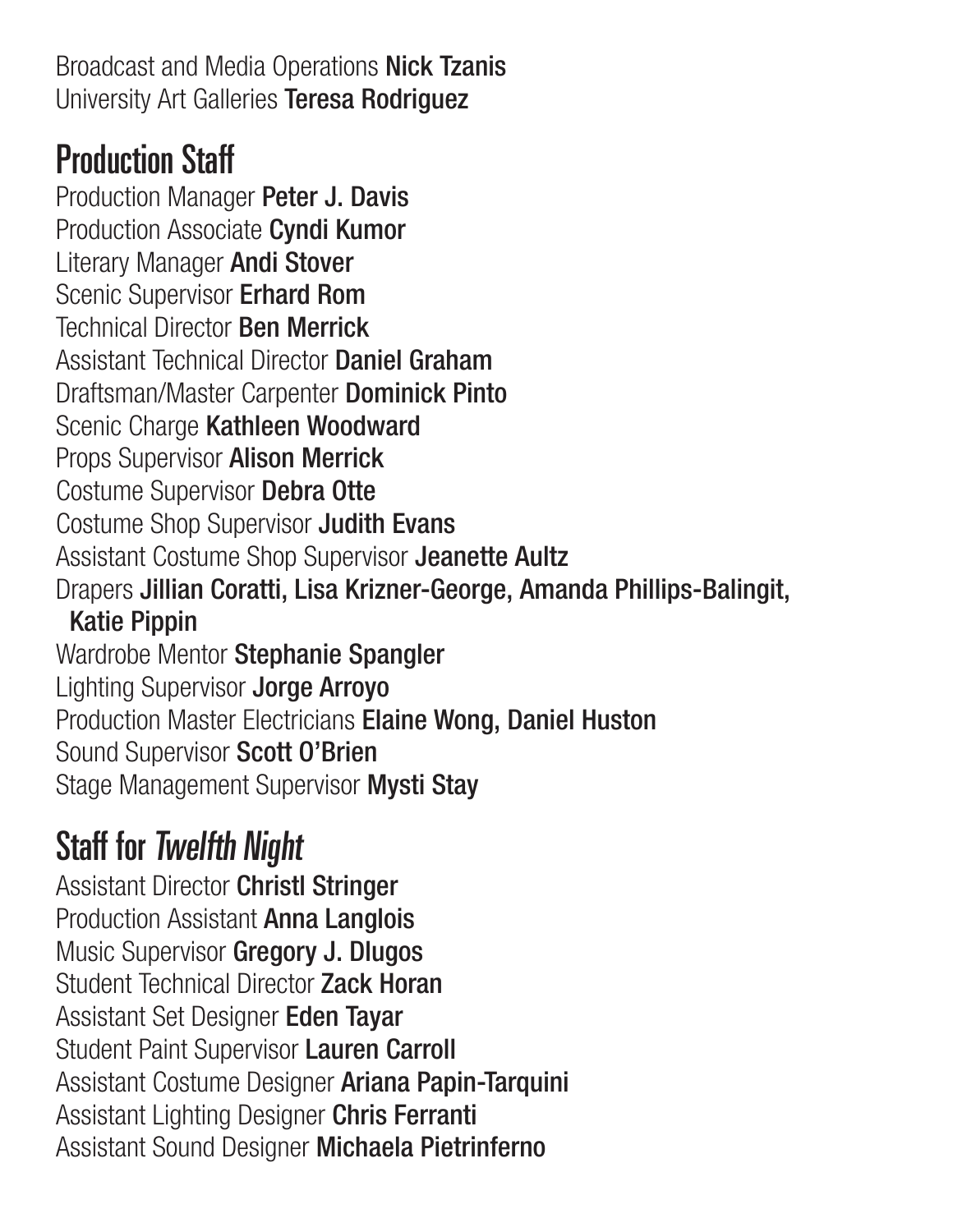Props Master Danielle Foreman Light Board Operator Cameron Filepas A1 Laurie Pavero Wardrobe Supervisor Elena Knitel Wardrobe Crew Natalie Roman, Adriana Negron Assistant Stage Managers Victoria Davis, Celina Revollar Production Run Crew Tylir Brown, Leah DeCecco, Dillon Evans, Lily Johns, Taphara Lundy, Adriana Negron, Nayale Quimis, Natalie Roman, Miles Skalli, Taleel Smith